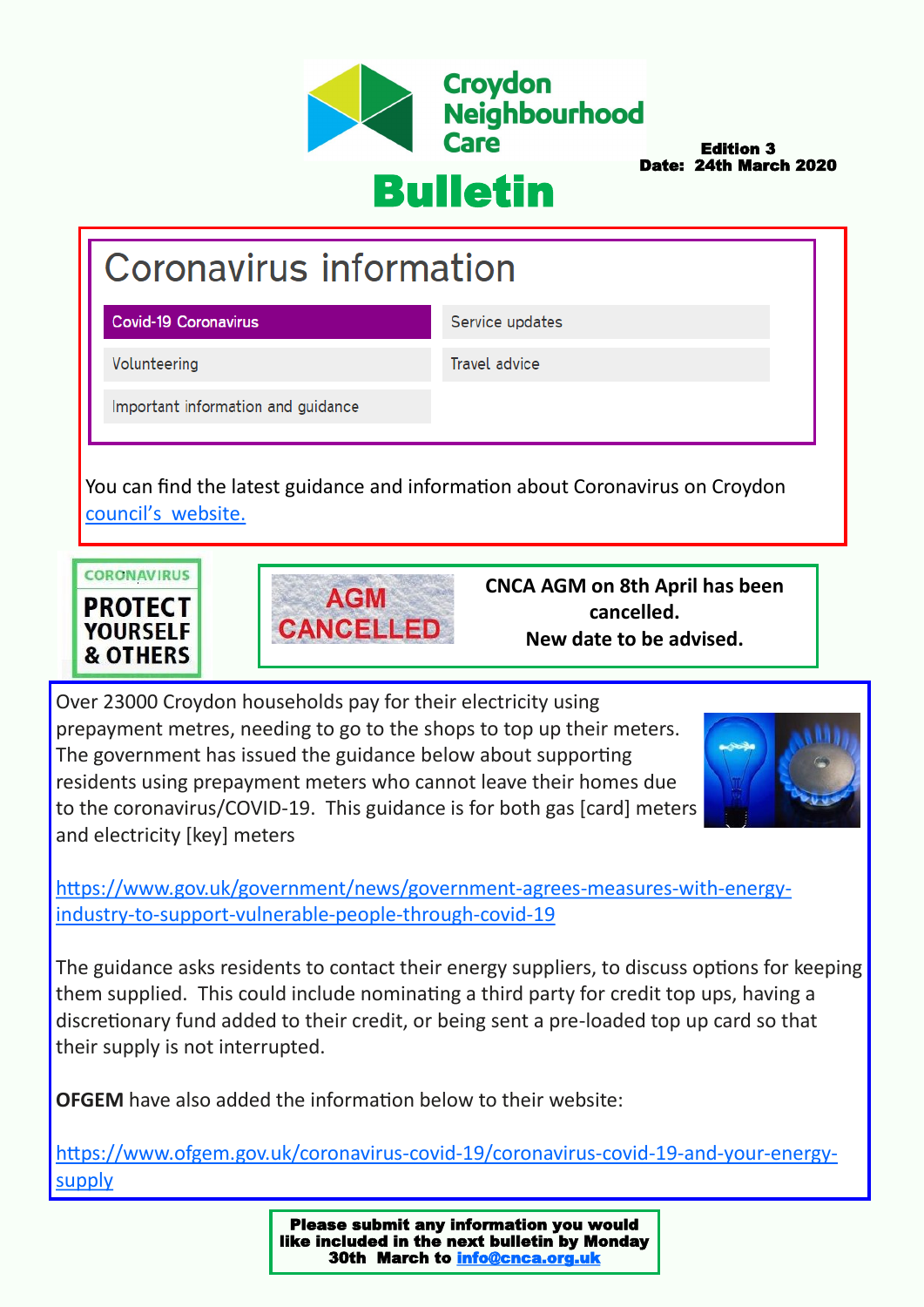# **Food and Essentials Hub**



Help us help our community!

With so many people offering support to older people during these uncertain times, we're working to ensure food and essential items are delivered to vulnerable older people in the safest way.

### Do you need help or food and essential hygiene items, but can't get out? We can help!

Call our helpline on 020 8686 0066 or email asc@adviceservicescroydon.org.uk and we can try to get you the things you need, delivered safely to your door for FREE.

### Do you have non-perishable food and hygiene items you would like to donate? Please help!

If you have items to donate, please drop them to Scratchley Hall, 81 Brigstock Road, Thornton Heath Mon-Fri 10am-4pm. Or get in touch on 020 8686 0066 or email asc@adviceservicescrovdon.org.uk

#### Can you help deliver goods to local older people, or help in other ways? Please help!

If you can transport goods to older people, we'd love to hear from you. Please call our helpline on 020 8686 0066 or email volunteering@ageukcroydon.org.uk and we'll share more.

#### We always need funds to keep our vital services running. Please donate online! https://www.justgiving.com/ageukcroydon

PLEASE NOTE: This is not a Food Bank. Please only come along if you are donating items, or if you are a volunteering collecting items to deliver to others. **If you are contacting the Hub for food or essential hygiene items, you will need the person's contact details, DOB, any dietary requirements and any other relevant information (e.g can they open a can or packet)**



Contact office (based in Selsdon Hall) are looking for volunteers to help field phone calls - which are coming in thick and fast. If you do not fall into the vulnerable category or living with someone who does, and you can spare a few hours this week,they would love to hear from you. You will be answering calls and making call backs - usually people do a morning or afternoon shift (10-12.30 or 12.30 to 3pm). If you think you can help., contact them on 020 8651 4944

## **CROYDON VOLUNTARY ACTION – CORONAVIRUS SUPPORT**



CVA is coordinating Croydon's voluntary and community sector effort to maintain social connections across the borough – visit their website at [https://cvalive.org.uk/.](https://cvalive.org.uk/)

## **Volunteer enquiries** <https://simplyconnectcommunity.uk/>



Want to help?



## **Vulnerable people needing support**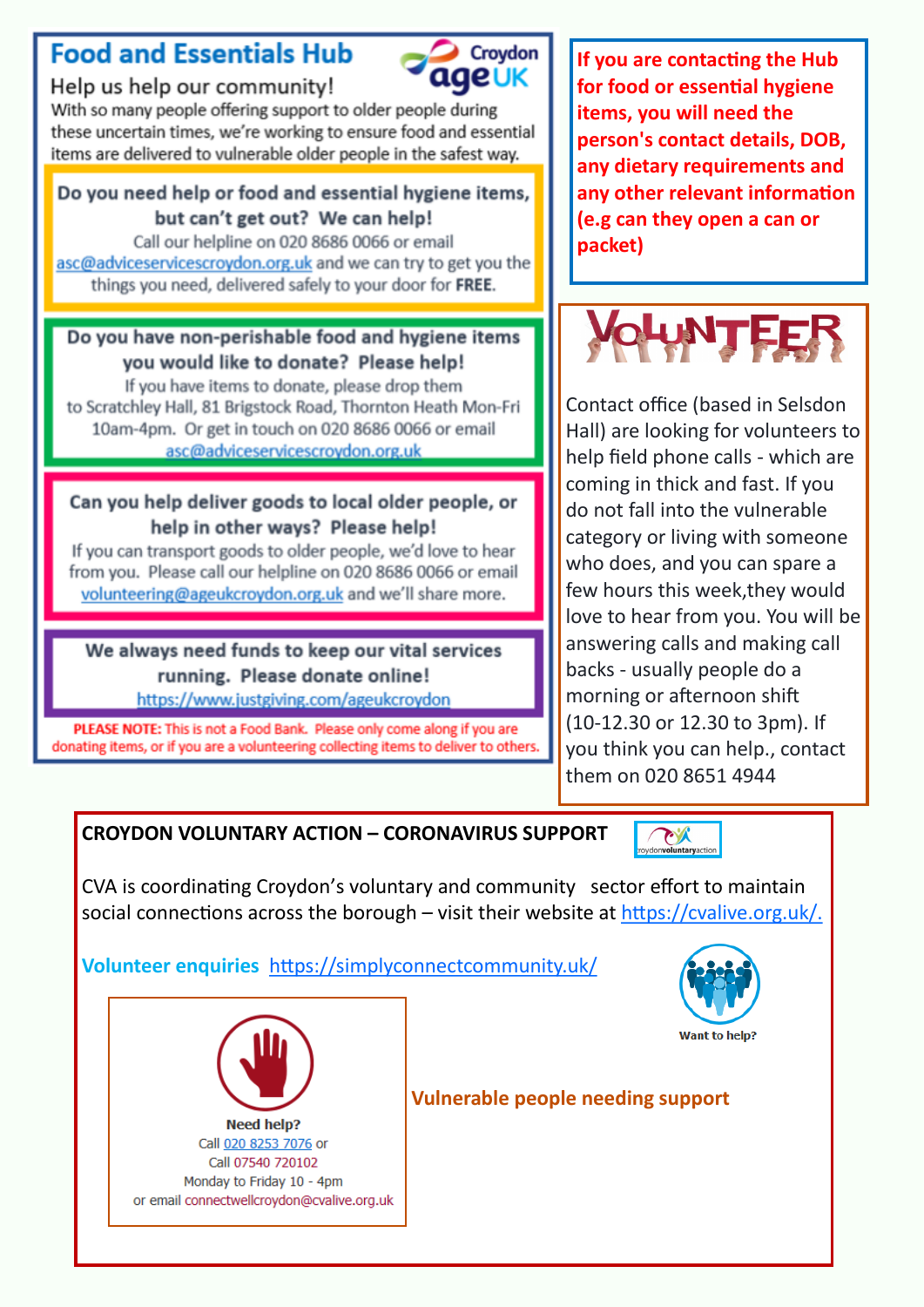### **SUGGESTED PROTOCOL FOR TELEPHONE BEFRIENDERS IF YOU THEY UNABLE TO MAKE CONTACT WITH THE CLIENT**

1.If there is no reply, try twice more over a few hours (depending on client's circumstances).

2. Contact next of kin.

3. Contact Hospital (Croydon University Hospital 020 8401 3000 – ask for Patient Locator).

4.Contact social worker/ care agency if they have one.

5. Before you ring 999 contact Careline (0800 101 3333) if the client has this in place.

6. Finally ring 999 and express your concerns.

## **Frozen Food Home Delivery**

**Wiltshire Farm Foods** are still accepting new customers <https://www.wiltshirefarmfoods.com/> to order online Tel: 01474 700094 Order cut off time 5pm Delivery - set day(s) in set areas Payment – Cheque or cash to the driver; card payment can be made over the phone. Payment by cheque would be preferred where possible. Minimum order value £15 Delivery – Free

**Oakhouse Foods** will be monitoring demand on a weekly basis and may not be available this week. Availability may change and delivery services may become available during the coming weeks.



<https://www.oakhousefoods.co.uk/> to order online Tel: 0333 370 2512/02086898485 Order cut off time 4pm Delivery – set day(s) in set areas Free delivery on orders over £30 – under £30 the delivery charge £1.00 Minimum order value £15



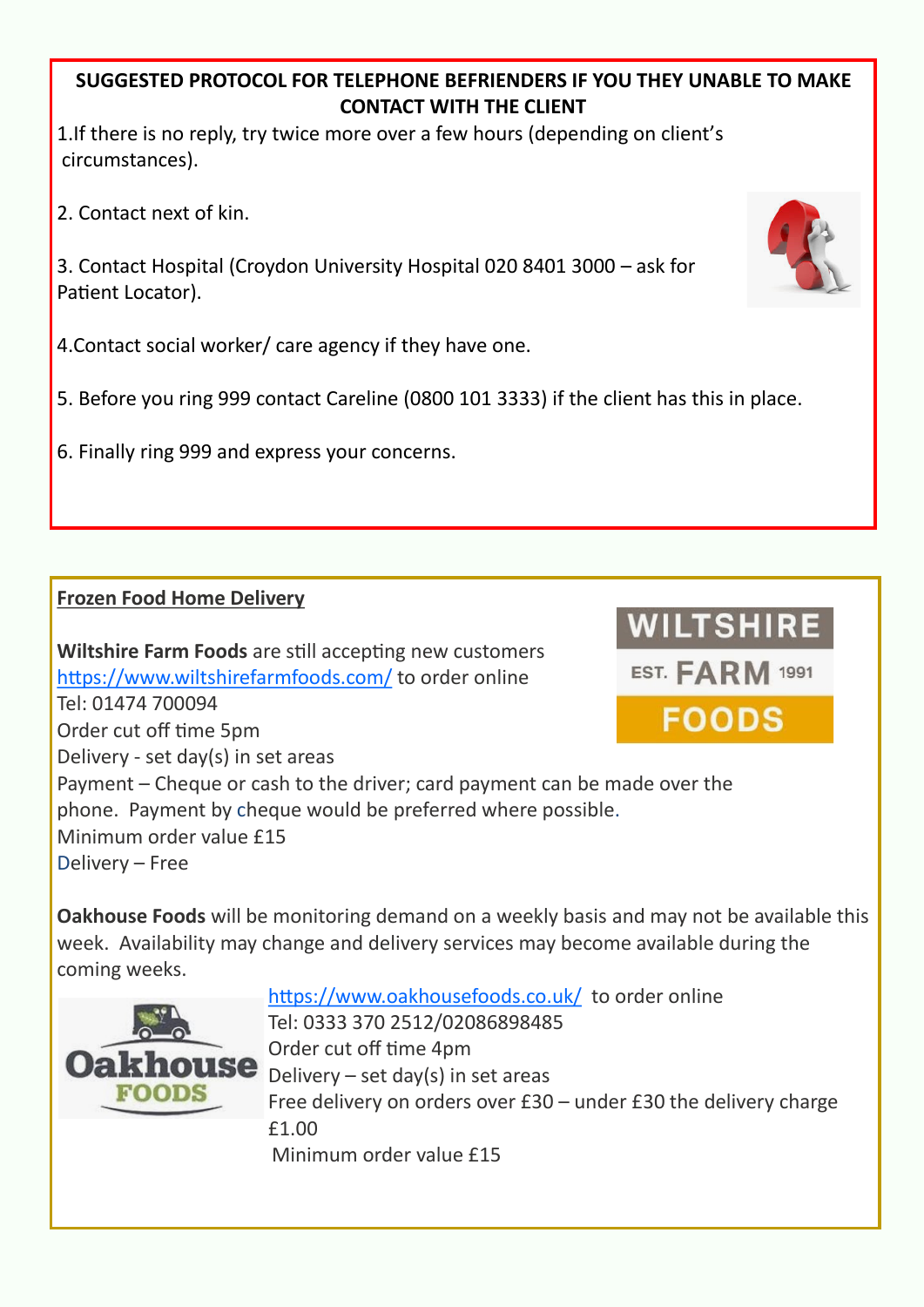## **Selsdon COVID19 – Food Support Group**

**Selsdon Contact, Selsdon Centre for the Retired, Monks Hill Food Stop, the local Selsdon Churches, GP Surgeries, Vintage 62 and Sainsbury are all working together to provide a bag of shopping to the most vulnerable residents living in the Selsdon area.**

If you can spare a few tins or some toilet rolls to help a vulnerable resident you can drop a donation at the Jubilee Café, Lower Ground Floor, 132 Addington Road, South Croydon.

Andy Stranack, Manager at Selsdon Contact said: -

*"We have just over 3,000 over 70's living in the Selsdon area, at Selsdon Contact and Centre for the Retired we come into regular contact with many of these residents. In Selsdon we want to make sure that no one is left isolated in their own homes without food.*

*If residents have a spare tin or toilet roll we would be very grateful if they could donate items, we are particularly looking for the following items: -*

*Tinned or Packet Soup, Sugar, washing powder, Tinned Fish/Meat, Toilet Roll, Long Life Milk, Pasta, Baked Beans, Tea Bags, Soap, Rice, Tinned Veg, Coffee, Tinned Pies, Instant Mash, Powdered Milk. We will also need fresh produce on a regular basis (milk/bread and vegetables).*

*If you have not got any food but can donate some money you can bring it into the Contact Office (next to the Jubilee Café). We are open Monday – Friday 10am -3pm. Alternatively you can make donations through our Website [https://www.selsdoncontact.org.uk/.](https://www.selsdoncontact.org.uk/)*

*To keep up to date with the latest developments you can join the following groups:- Facebook:- Coronavirus Selsdon Support WhatsApp:- Selsdon Covid 19 Support*

#### **Vacancy at Croydon BME Forum—Shopping Escort**

Croydon BME Forum are looking for a friendly and reliable Shopping

Escort to support a group of older people shop at ASDA in Marlowe Way. This is a rewarding role where you can make a different in the lives of older people and help them stay independent for as long as possible.

#### **Salary: £11 per hour Hours: 4 hours per week (9:45am-13:45pm) every Monday, excluding Bank Holidays**

The role is until 31 $^{\text{st}}$  March 2021, with a possibility of extension, subject to funding. The closing date for applications: was **Monday 23rd March but** please feel free to apply as all applications can still be received and considered as soon as the service is resumed. For an application form and job description, please contact Anna D'Agostino, BME Mental Health Community Development Worker (older adults) on 020 8684 3719 or at [anna@bmeforum.org](mailto:anna@bmeforum.org)



**CROYDON BME FORUM**